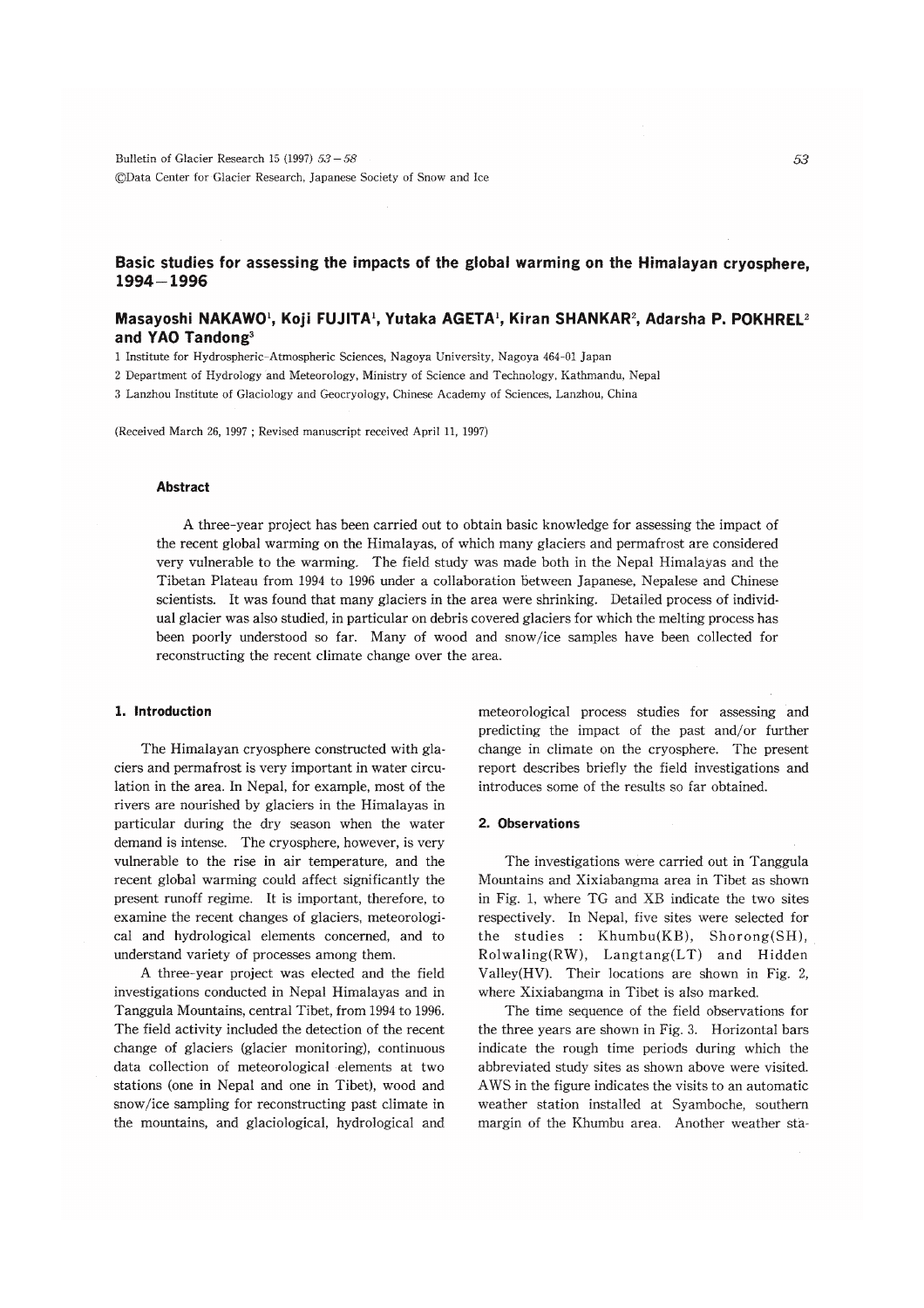

Fig. 1 Study area. TG : Tanggula Mountains ; XB : Xixabangma



Fig. 2 Study sites in Nepal. HV : Hidden Valley ; LT : Langtang; RW: Rolwaling; SH: Shorong; KB: Khumbu; XB: Xixabangma.

|      | Apr. | May        | June                  | July | Aug. | Sep. | Oct.                  | Nov.        |
|------|------|------------|-----------------------|------|------|------|-----------------------|-------------|
| 1994 |      | TG         |                       |      |      |      | SH, AWS               |             |
|      |      | RW         | XB                    | LT   |      | НV   |                       |             |
| 1995 | RW   | KB, AWS TO | RW<br><b>SH</b><br>LT |      |      |      | SH<br><b>KB, AVVS</b> |             |
| 1996 |      | LТ         |                       |      |      |      |                       |             |
|      |      | AWS        |                       |      |      | AWS  |                       | SH, KB, AWE |

Fig. 3 Time series of field investigations. AW S: Automatic Weather Station at Syamboche. Abbreviations for the study sites are given in Figs. 1 and 2.

tion was installed and maintained in Tanggula mountains, but the visits to the station, in Fig. 3, are included in the activities in Tanggula(TG). Participants for each field sites in particular periods are listed in Table 1. in which people for only logistic support are excluded. The investigations at Rolwaling were made with a collaboration with Water and Energy Commission Secretariat (WECS), His Majesty's Government of Nepal, and a couple of researchers were with us, but their names are not listed either.

### 3. Glacier fluctuations

The mass balance and the size of glaciers have been measured, since 1973, in the Himalayas. Glacier AX010 in Shorong, is one of the well studied glaciers among those in the Himalayas (e.g. Ageta and Higuchi, 1984; Ageta and Kadota, 1992; Kadota and Ageta, 1992). The glacier was selected for further monitoring. The Rikha Samba Glacier in Hidden Valley and the Gyajo Glacier in Khumbu were also selected to be monitored, since the glaciers were surveyed at least once and the mass balance data were also obtained (Tanaka, 1972; Fushimi, 1978; Fujii et al., 1976; Nakawo et al., 1976), although they were not as in detail as for Glacier AX010. The Yala Glacier in Langtang was also decided to be monitored, which has been surveyed intermittently since 1981(Yokoyama, 1984). In Tibet, the mass balance study was started in 1989 and in 1991 at the Xiao Dongkemadi Glacier in Tanggula (Seko et al., 1994; Pu and Yao, 1994; Fujita et al., 1996) and Kangwure Glacier in Xixiabangma (Liu et al., 1996) respectively, and the study has been continued in this project.

In those studies of mass balance, all the glaciers were found to have decreased significantly in their total mass. The decreasing rate was very high in compared with glaciers in the other part of the world. Additionally, in Glacier AX010, the flow speed was found to have decreased lately, which could be correlated with the decrease in mass balance. The detailed results will be published elsewhere.

The above six glaciers selected for monitoring are roughly debris free at their surfaces and relatively small in size. In Nepal Himalayas, however, large glaciers are mostly covered with thick debris at the surfaces in the ablation area. It was expected that the debris covered glaciers would respond to the climate change in a different way from the small glaciers. Additional two glaciers (Khumbu Glacier in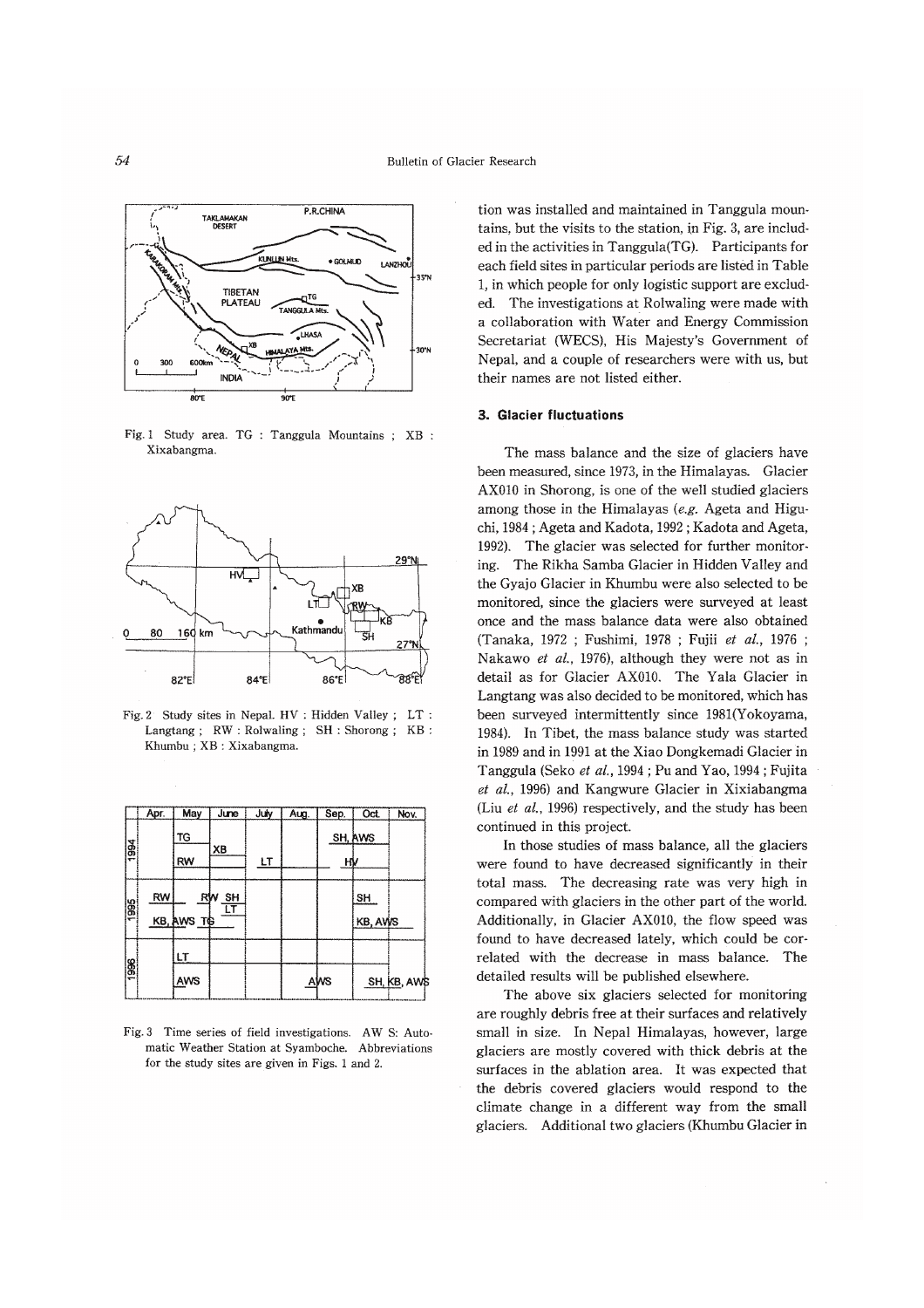#### Nakawo *et al.*  $55$

|      | Research site | Months          | Members                                                                                                                                                                                                                                                                                                                                                                                                                     |
|------|---------------|-----------------|-----------------------------------------------------------------------------------------------------------------------------------------------------------------------------------------------------------------------------------------------------------------------------------------------------------------------------------------------------------------------------------------------------------------------------|
| 1994 | Tanggula      | 5               | Fujita <sup>1</sup> , Gao <sup>2</sup> , Hou <sup>2</sup> , Kang <sup>2</sup> , Ma <sup>2</sup> , Nakawo <sup>1</sup> Pu <sup>2</sup> , Sun <sup>2</sup> , Xiao <sup>2</sup> , Yabuki <sup>1</sup> , Zhang <sup>2</sup>                                                                                                                                                                                                     |
|      | Rolwaling     | $5 - 6$         | Kayastha <sup>3</sup> , Sakai <sup>4</sup> , Takeuchi <sup>5</sup> , Yamada <sup>4</sup> , (WECS)                                                                                                                                                                                                                                                                                                                           |
|      | Xixabanama    | 6.              | Fujita <sup>1</sup> , Liu <sup>2</sup> , Pu <sup>2</sup> , Sun <sup>2</sup> , Yabuki <sup>1</sup> , Yao <sup>2</sup> , Zhang <sup>2</sup>                                                                                                                                                                                                                                                                                   |
|      | Langtang      | $7 - 9$         | Fujita <sup>1</sup> , Kayastha <sup>3</sup> , Takeuchi <sup>5</sup> , Seko <sup>1</sup> , Yoshimura <sup>5</sup>                                                                                                                                                                                                                                                                                                            |
|      | Shorong       | $9 - 10$        | Kakastha <sup>3</sup> , Kubota <sup>6</sup> , Suzuki <sup>7</sup> , Ueno <sup>8</sup>                                                                                                                                                                                                                                                                                                                                       |
|      | AWS           | 10              | Kavastha <sup>3</sup> , Kubota <sup>6</sup> , Suzuki <sup>7</sup> , Ueno <sup>8</sup>                                                                                                                                                                                                                                                                                                                                       |
|      | Hidden Valley | 10 <sup>°</sup> | Fujii <sup>9</sup> , Fujita <sup>1</sup> , Paudyal <sup>3</sup>                                                                                                                                                                                                                                                                                                                                                             |
| 1995 | Rolwaling     | $4 - 5$         | Fujita <sup>1</sup> , Kadota <sup>1</sup>                                                                                                                                                                                                                                                                                                                                                                                   |
|      | Khumbu        | $4 - 5$         | Aoki (Te) <sup>10</sup> , Arval <sup>3</sup> , Seko <sup>1</sup> , Yoshimura <sup>5</sup>                                                                                                                                                                                                                                                                                                                                   |
|      | AWS           | 5.              | Aoki (Te) <sup>10</sup> Aryal <sup>13</sup> , Iida <sup>11</sup> , Seko <sup>1</sup> , Yoshimura <sup>5</sup>                                                                                                                                                                                                                                                                                                               |
|      | Tanggula      | $5 - 6$         | Leng <sup>2</sup> , Pu <sup>2</sup> , Seko <sup>1</sup> , Wang <sup>2</sup> , Yoshimura <sup>5</sup> , Zhang <sup>2</sup>                                                                                                                                                                                                                                                                                                   |
|      | Rolwaling     | 5               | Chikita <sup>12</sup> , Sakai <sup>1</sup> , (WECS)                                                                                                                                                                                                                                                                                                                                                                         |
|      | Langtang      | 6               | Kojima <sup>7</sup> , Kubota <sup>6</sup> , Naito <sup>1</sup> , Nakawo <sup>1</sup> , Rana <sup>1</sup>                                                                                                                                                                                                                                                                                                                    |
|      | Shorong       | 6               | Fujita <sup>1</sup> , Kadota <sup>1</sup> , Yadav <sup>3</sup>                                                                                                                                                                                                                                                                                                                                                              |
|      | Shorong       | 10              | Fujita <sup>1</sup> , Kayastha <sup>3</sup> , Sakai <sup>1</sup> , Takeuchi <sup>5</sup> , Yamaguchi <sup>4</sup>                                                                                                                                                                                                                                                                                                           |
|      | AWS           | 10 <sup>°</sup> | Seko <sup>1</sup> , Yabuki <sup>1</sup>                                                                                                                                                                                                                                                                                                                                                                                     |
|      | Khumbu        | $10 - 11$       | Aoki (Ta) <sup>13</sup> , Aryal <sup>3</sup> , Fujita <sup>1</sup> , Fushimi <sup>14</sup> , Iwata <sup>15</sup> , Kadota <sup>1</sup> , Kayastha <sup>3</sup> , Kohshima <sup>5</sup> ,<br>Sakai <sup>1</sup> , Seko <sup>1</sup> , Takeuchi <sup>5</sup> , Yabuki <sup>1</sup> , Yamaguchi <sup>4</sup>                                                                                                                   |
| 1996 | Langtang      | $5 - 10$        | Adhikary <sup>1</sup> , Aoki (Ta) <sup>13</sup> , Aoki (Te) <sup>10</sup> , Asahi <sup>15</sup> , Batt <sup>1</sup> , Chettri <sup>3</sup> , Fujita <sup>1</sup> , Kayastha <sup>3</sup> ,<br>Kubota <sup>6</sup> , Masuzawa <sup>1</sup> , Mishra <sup>3</sup> , Nakawo <sup>1</sup> , Ooishi <sup>6</sup> , Rana <sup>1</sup> , Sakai <sup>1</sup> , Shakya <sup>3</sup> , Sweda <sup>16</sup> ,<br>Takeuchi <sup>5</sup> |
|      | AWS           | 5               | Ueno <sup>14</sup> , Fujinami <sup>8</sup> , Kayastha <sup>3</sup>                                                                                                                                                                                                                                                                                                                                                          |
|      | AWS           | 8               | Kayastha <sup>3</sup> , Pokharel <sup>3</sup>                                                                                                                                                                                                                                                                                                                                                                               |
|      | Shorong       | 10              | Ageta <sup>1</sup> , Kadota <sup>1</sup> , Kayastha <sup>3</sup>                                                                                                                                                                                                                                                                                                                                                            |
|      | Khumbu        | 11              | Kadota <sup>1</sup>                                                                                                                                                                                                                                                                                                                                                                                                         |
|      | AWS           | 11              | Kadota <sup>1</sup>                                                                                                                                                                                                                                                                                                                                                                                                         |

Table 1. The list of participants in the field observations.

Affiliations: 1. Institute for Hydrospheric-Atmospheric Sciences, Nagoya University. 2. Lanzhou Institute of Glaciology and Geocryology. 3. Department of Hydrology and Meteorology. 4. Institute of Low Temperature Science, Hokkaido University. 5. Tokyo Institute of Technology.6. Tokyo University of Agriculture and Technology.7. Iwate University.8. Tsukuba University.9. National Institute of Polar Research. 10. Meteorological Research Institute. 11.Toyama Prefectural Government. 12. Faculty of Science, Hokkaido University. 13. The University of Tokyo. 14. The University of Shiga Prefecture. 15. Tokyo Metropolitan University. 16. School of Agriculture, Nagoya University.

Khumbu and Lirung Glacier in Langtang) with supra -glacial debris were selected, therefore, to be examined in the recent change in their total mass since they were surveyed in 1978 and 1987 respectively (Iwata et al., 1980; Yamada et al., 1992). Detailed mapping of the glaciers disclosed the significant decrease of their mass (thinning) after the previous survey.

The response of glaciers to the climate change can also be detected by observing the change in terminus position of glaciers, although the dynamics of individual glacier has to be taken into account for the quantitative assessment. Since the terminus position is a rather easy measure of estimating glacier mass, data have been piled up at least in the areas chosen for the present project  $(e.g.$  Fushimi and Ohata, 1980; Yamada et al., 1992). The terminus position was

measured in Khumbu, Hidden Valley, Shorong and Langtang, and examined with published maps in Hongu region near Khumbu during the present three -year project. It was found that the termini have basically retreated and no glacier appeared to have advanced.

In addition to the glacier change, the change of permafrost was also studied by detecting its lower limit in Hidden Valley and Khumbu, since it was observed in 1970s (Fujii and Higuchi, 1976).

### 4. Automatic weather stations (AWS)

In the mountainous area in the central part of Asia, there are few meteorological stations. In this project, therefore, we made an effort to establishand maintain two automatic meteorological stations in the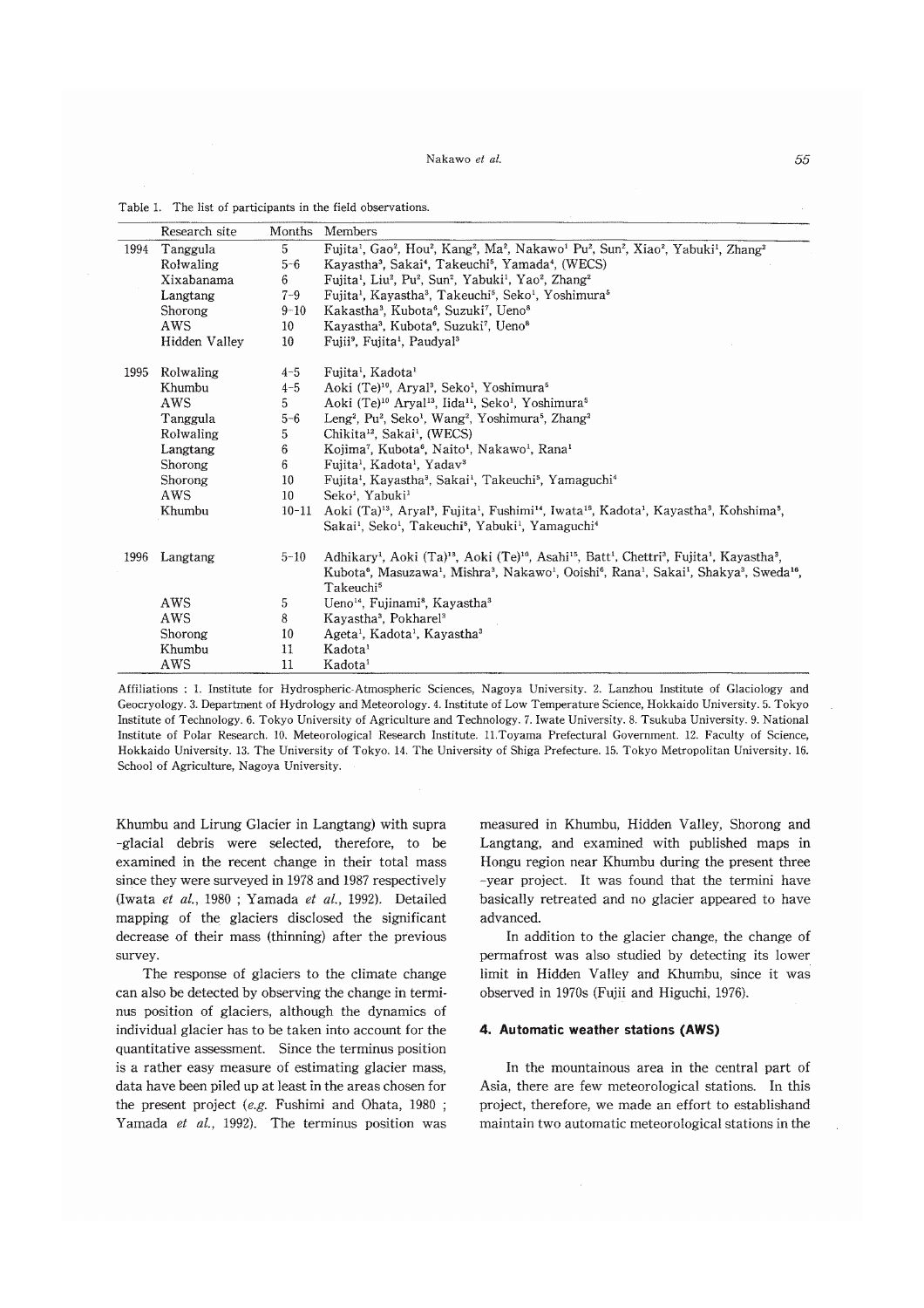study area. One station was established at Syamboche, Khumbu, Nepal in 1994. The measured components at the station are listed in Tables 2, and they have been measured every 30 minutes. Another was prepared at Tanggula Mountains, China, where similar observation had been carried out already (Ohata et  $al., 1994$ ). The previous station was modified, renewed and re-arranged in 1994 and maintained afterwards. The basic elements were the same as the previous observation. Table 3 shows the observed elements at the Tanggula station, where the data have been collected every 1 hour. The both stations have worked satisfactorily (Ueno et al., 1996), and we plan to continue the observation further beyond 1997.

### 5. Sampling of wood and snow/ice

To examine the response of glaciers to the cli mate change, it is essential to know the recent regional climate change over the area. In the mountains, however, as mentioned in the previous section, instrumental record of the climate is rather poor. In the present study, therefore, we planned to reconstruct the recent climate change with proxy data through dendro-chronological analysis and ice core analysis. A total of 188 increment cores of tree-ring representing 94 individual trees were sampled from 4 study sites in Langtang Valley, Nepal, and a snow/ice core of 23 m in length at the accumulation area of Rikha Samba

Table 2. Syamboche Automatic Weather Station

| Channel | Element                     | <b>Sensors</b>              | Catalogue accuracy | Manufacturer           |
|---------|-----------------------------|-----------------------------|--------------------|------------------------|
| 2       | Wind speed                  | 3-cup anemometer            | $2\%$              | Aanderaa Co. (2740)    |
| 4       | Wind direction              | Potentiometer type          | 5°                 | same (3150)            |
| 5       | Relative humidity           | Hygrophiber                 | 3%                 | same (2820)            |
| 6       | Downward shortwave          | Temperature difference type | $2mW/cm^2$         | same (2770)            |
|         | radiation                   | $(0.3 - 2.5\mu m)$          |                    |                        |
|         | Pressure                    | Silicon chip                | $0.2$ hpa          | same (2810)            |
| 8       | Soil temperature (15cm)     | Platinum resistor           |                    |                        |
| 9       | Air temperature             | Platinum resister           | $0.1^{\circ}$ C    | same (2775)            |
| 10      | Downward all wave radiation | Temperture difference type  | 3%                 | same (2811)            |
|         |                             | $(0.3 - 60 \mu m)$          |                    |                        |
| 11      | Upward shortwave radiation  | Temperature difference type | $2mW/cm^2$         | same (2770)            |
| 12      | Soil temperature (0.5cm)    | Platinum resister           |                    |                        |
| *       | Rain gauge                  | Tipping bucket type         | 0.5 <sub>mm</sub>  |                        |
| ∗       | Net radiation               | Temperature difference      |                    | REBS $(0*7)$           |
|         |                             | $(0.25 - 60 \mu m)$         |                    |                        |
| ∗       | Snow depth                  | Supersonic                  | 1mm                | Keyence $C0. (UD-320)$ |

Table 3. Tanggula Automatic Weather Station

| Channel | Element                      | Sensor                                             | Catalogue accuracy | Manufacturer        |
|---------|------------------------------|----------------------------------------------------|--------------------|---------------------|
|         | Ground Temperature (0cm)     | Platinum resister                                  | $0.1^{\circ}$ C    | Aanderaa Co. (2812) |
| 2       | Wind speed                   | 3-cup anemometer                                   | 2%                 | Aanderaa Co. (2740) |
| 3       | Wind Direction               | Potentiometer                                      | $5^\circ$          | Aanderaa Co. (3150) |
| 4       | Global Radiation             | Temperature difference type<br>$(0.3 - 2.5 \mu m)$ | $20W/m^2$          | Aanderaa Co. (2770) |
| 5       | Atmospheric Radiation        | Temperature difference type<br>$(0.3 - 60 \mu m)$  | $40W/m^2$          | Aanderaa Co. (2811) |
| 6       | Ground Temperature (5cm)     | Platinum resister                                  | $0.1^{\circ}$ C    | Aanderaa Co. (2812) |
|         | Relative Humidity            | Hygroscopic hair                                   | 3%                 | Aanderaa Co. (2820) |
| 8       | Air Temperature              | Platinum resister                                  | $0.1^{\circ}$ C    | Aanderaa Co. (2740) |
| 9       | Ground<br>Temperature (20cm) | Platinum resister                                  | $0.1^{\circ}$ C    | Aanderaa Co. (2812) |
| 10      | Global Radiation             | Temperature difference type<br>$(0.25 - 60 \mu m)$ | $20W/m^2$          | Aanderaa Co. (2770) |
| 11      | Atmospheric Radiation        | Temperature difference type<br>$(0.3 - 60 \mu m)$  | $40W/m^2$          | Aanderaa Co. (2811) |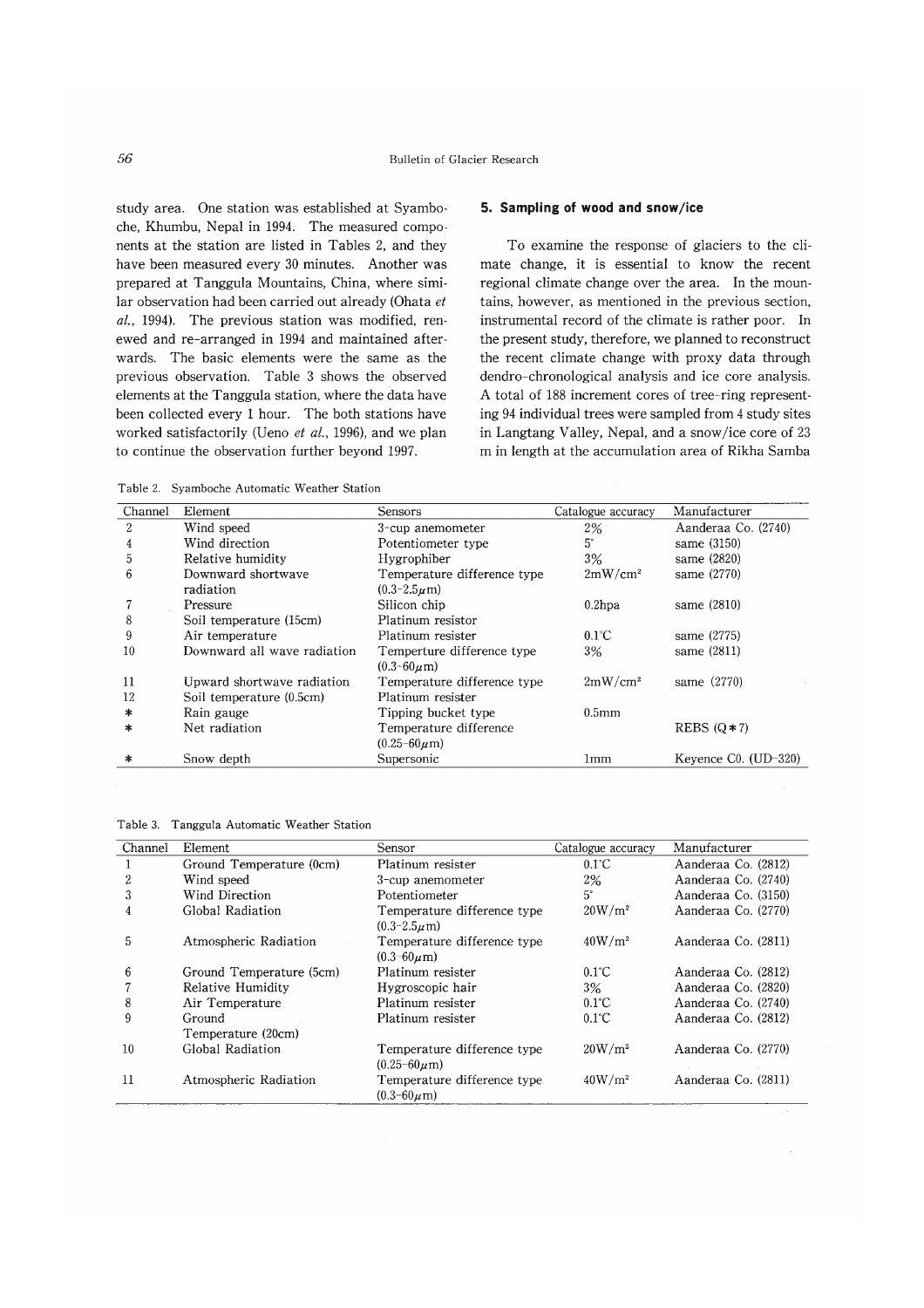Glacier, Hidden Valley, Nepal (Fujii et al., 1996). The snow/ice core is considered to cover the last 90 years, based on a preliminary analysis of Tritium content. The samples are under examination and the results will be reported elsewhere.

#### 6. Debris-covered glaciers

Most of large glaciers in Nepal Himalayas are covered with debris at their ablation area. The melting process of this type of glaciers had not been well studied except a few works (e.g. Inoue and Yoshida, 1980), and even the rate of melting at the glacier surface was rather difficult to estimate because of the presence of debris. The process has been intensively examined within the present project.

The ablation rate was estimated, for Lirung Glacier in Langtang, with an energy model for debris cover (Nakawo and Takahashi, 1982), and the estimate was combined with a hydrological model (Fukushima, 1988) to calculate the discharge from the glacier. The estimation was compatible with the discharge observation, indicating that the developed method can be used for deriving the ablation rate at debris-covered glaciers and runoff from those glaciers (Rana et al., 1997). The method could be further used to predict the ablation/discharge for different climatic conditions such as with doubling  $CO<sub>2</sub>$  (Rana, 1997). It was found also that the shrinkage of the debris-covered glacier contributed significantly to the river flow and the annual amount of discharge was much larger than the annual precipitation.

Many supraglacial lakes have been found over the debris-covered area of many large glaciers. The presence of the lakes could play an important role in the melting or the deterioration process of the glaciers. Tsho Rolpa Lake near the terminus of Trambau Glacier seemed to be a kind of final stage of the supraglacial lakes, and the heat budget observations were made at the lake. The lake was considered to be one of the most dangerous glacier lakes which could cause Glacier Lake Outburst Flood (Yamada, 1993). Water and Energy Commission Secretariat (WECS) was also interested in the lake from the view point of disaster prevention, and the field investigations were carried out jointly with members from WECS. The supraglacial lakes were studied not only at Trambau Glacier but also at Khumbu Glacier and Lirung Glacier. It was found, by examining the three glaciers, that there can be two types of lakes, of which

one type seemed to have linked with the englacial hydrological system, and the other type being independent individually without any water channel connected with the other lakes nor streams. The difference could lead to different effect or contribution to the melting process for debris-covered glaciers.

Chemical balance for Lirung Glacier was also examined taking into account the chemical constituents in precipitation, englacial and supraglacial streams, lakes, glacier ice, and runoff water.

#### 7. Heat budget observations

To relate the glacier change with the climate, the heat budget study is of great importance. During the present project, heat exchange between the atmosphere, glacier surfaces and soil surfaces was also investigated. Solar radiation is the principal heat source for glacier ablation in the Himalayas. Detailed observations were hence made on how the radiation is absorbed in snow/ice with respect to variety of snow/ice types such as particle size, dust content and so on for respective wave lengths. Significant contribution of long wave radiation from the steep valley wall (including the reflection) was identified. Also, the characteristics of wind and moisture movement (including evaporation) were investigated in Langtang Valley for assessing the water circulation, and accordingly the heat budget in the basin scale.

#### **Acknowledgments**

We would like to express our sincere gratitude to Ministry of Water Resources and National Council for Science and Technology, His Majesty's Government of Nepal, and Chinese Academy of Sciences for the special consideration to this project with the permission for the research. Water and Energy Commission Secretariat, MWR, HMG of Nepal, in particular, has supported us in the field investigations in Rolwaling. Mr. Om Bajracharya and the other many staffs of Department of Hydrology and Meteorology have supported us during the preparation stage as well as in the field work in Nepal. Also, we have received a number of hearty support from many staffs from Lanzhou Institute of Glaciology and Geocryology, Embassy of Japan in Kathmandu, Kathmandu Club House, Guide for All Seasons Co. Ltd. Their kind helps to our project are greatly appreciated. Our